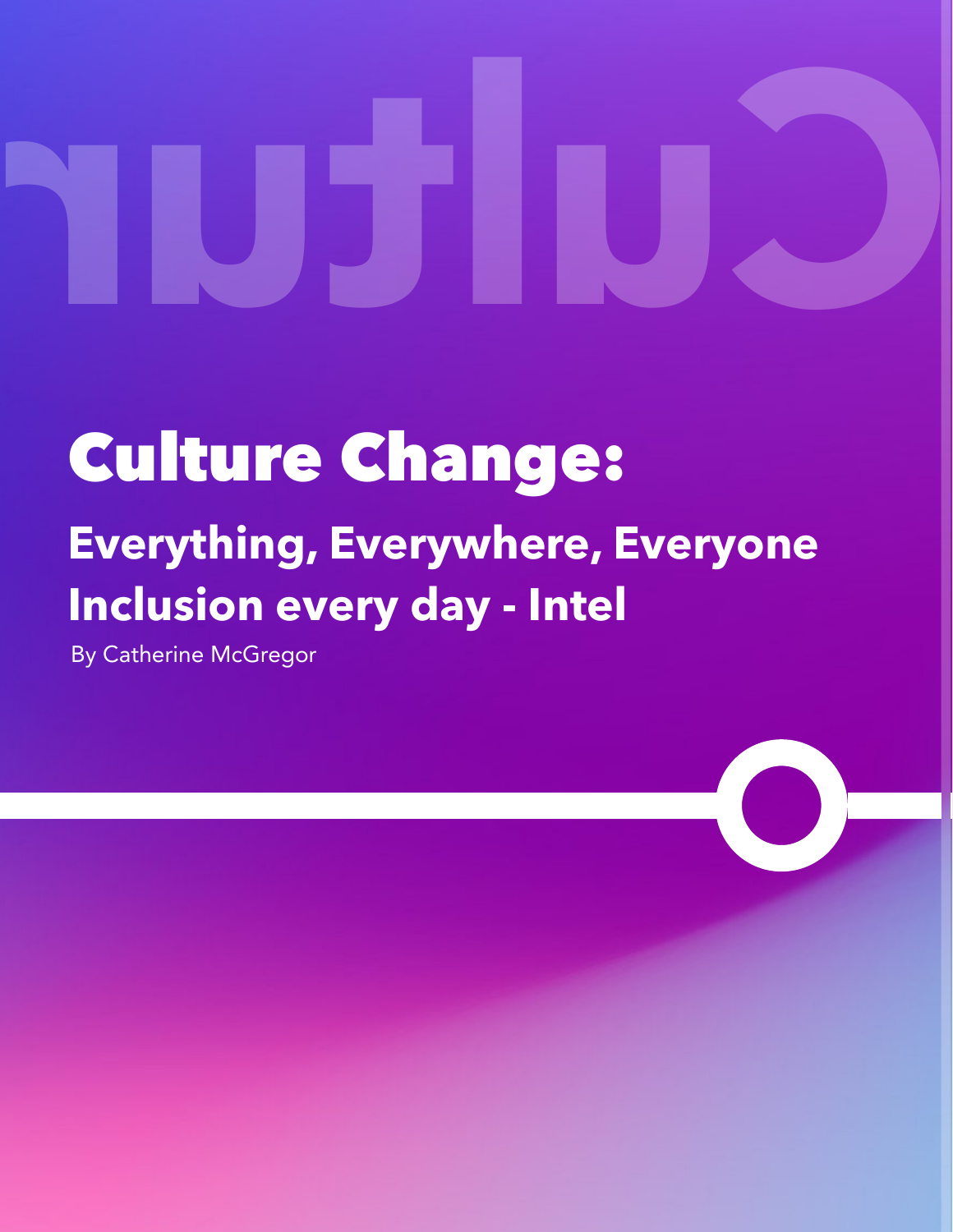# Chang

**MCCA has partnered with leading law firm Paul Hastings to examine how culture change regarding inclusion and diversity can practically be achieved. In the second of our case study reports into culture change and inclusion and diversity in leading legal teams we examine the work being undertaken at Intel.**

There have been many surveys and reports which show in clear hard numbers the fact that diverse organizations are proportionately much more successful than non- diverse ones. Yet it can also seem that this maxim of diversity and inclusion making business sense is becoming bandied about all too easily; often without any real depth or action to back that pronouncement up.

The story of creating a diverse and inclusive culture in Intel's legal department is of two strands; one which leads to greater effectiveness through the other. The first is allies and the importance of having truly committed, white, cisgender men in leadership to affect change - in other words, the importance of having inclusive leaders. The second

processes and practices. Diversity and inclusion is not a "nice to have" or the icing on the cake: it has to be the bedrock of your organization.

Both of these together are key to really changing culture and the two are inextricably intertwined as Su Suh, who is Chief of Staff for the Legal Team and oversees its diversity and inclusion efforts, explains:

"I think the most important factor in our journey to change has been having allies such as Allon Stabinsky, our Chief Deputy General Counsel and our General Counsel Steven Rodgers. What having these allies does is allow us to work on the second strand, which is key to achieving successful culture change - giving us the opportunity to embed inclusive practices in the way we do everything."

In this article (which is based on extracts from the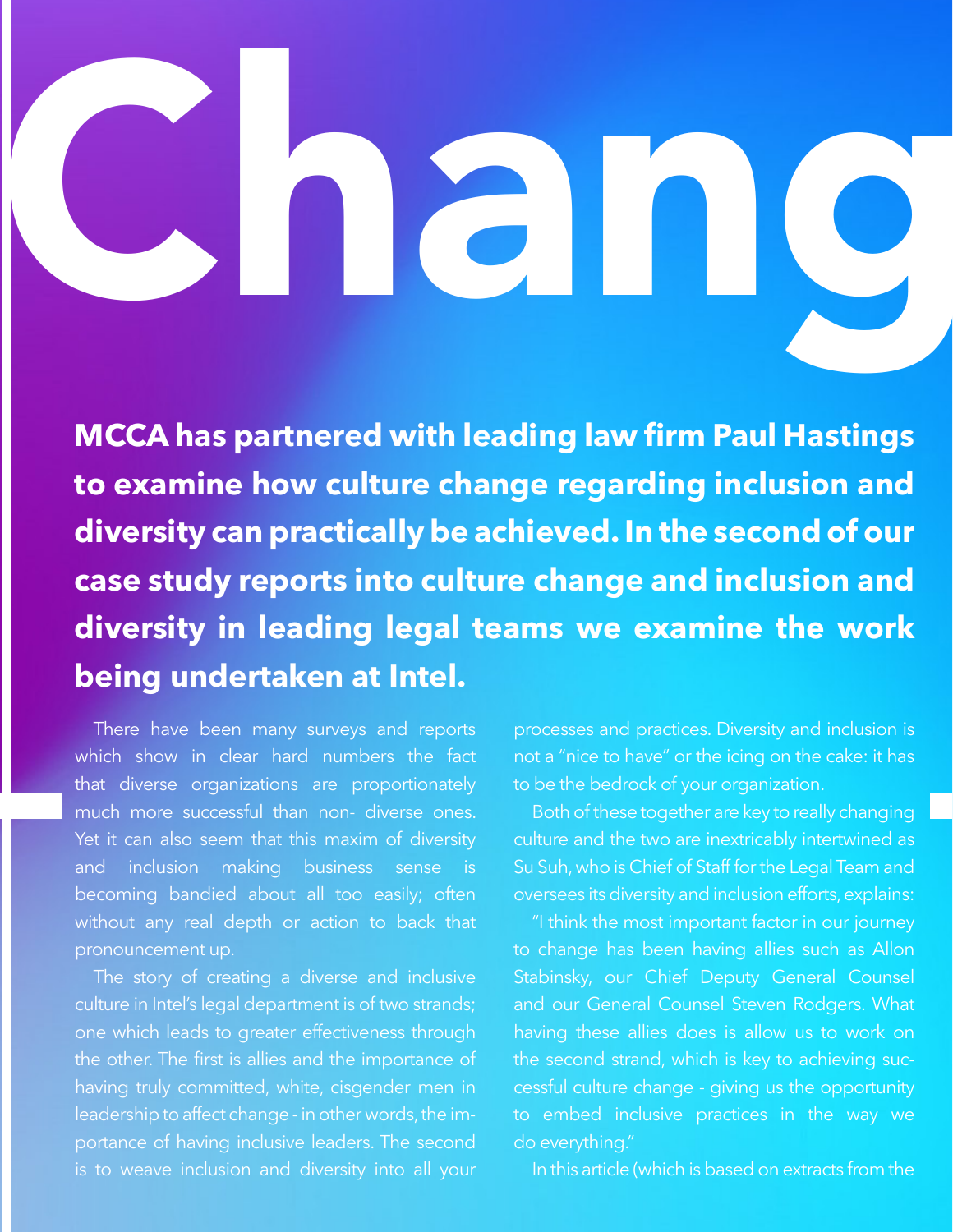

longer case study on culture change in Intel's legal department), we will consider how Intel successfully uses allies to help achieve its everyday changes in inclusion and diversity.

### **THE BACKGROUND: BIG AUDACIOUS GOALS**

How do you even begin? An aspiration or a big audacious goal could be the answer.

In 2015 the then CEO of Intel Brian Krzanich took to the stage at the annual Consumer Electronics Show in Las Vegas and used it to call out the tech industry and its dismal diversity performance. He announced that Intel would be investing \$300 million over the next five years to help build a pipeline of women and under-represented minorities in tech. The company also intended to have full representation at all levels of its U.S. workforce by 2020, so that its workforce demographic would reflect the demographics of the wider U.S. population who enter the engineering profession.

"That means a significant increase in hiring, progression and retention of women and minorities in the workplace," Krzanich told the crowd during his keynote speech. "We will measure and report progress on a regular basis and with



full transparency and we will hold our leaders accountable by tying their pay to our progress." The program had to multi-faceted to be successful; as Chief Deputy General Counsel Allon Stabinsky comments, "We are an engineering company so there's certainly a focus on the data which shows us the business results. But true culture change has to come from speaking to the heart and the brain."

The company set about to meet this challenge by working with education partners from K-12 up to college level as well as partners from groups such as Feminist Frequency, the National Center for Women in Technology and the International Game Developers Association.

Intel has now achieved its audacious goal some two years ahead of target. A significant driver for this success was the fact that leaders truly bought into it, because to succeed, diversity and inclusion has to be owned by leaders. It has to permeate everything a company does. As Chief Diversity and Inclusion Officer, Barbara Whye comments:

"I'm most proud that Intel diversity and inclusion goals are incorporated in our company business goals. Our diversity and inclusion metrics are incorporated into our company's strategy, annual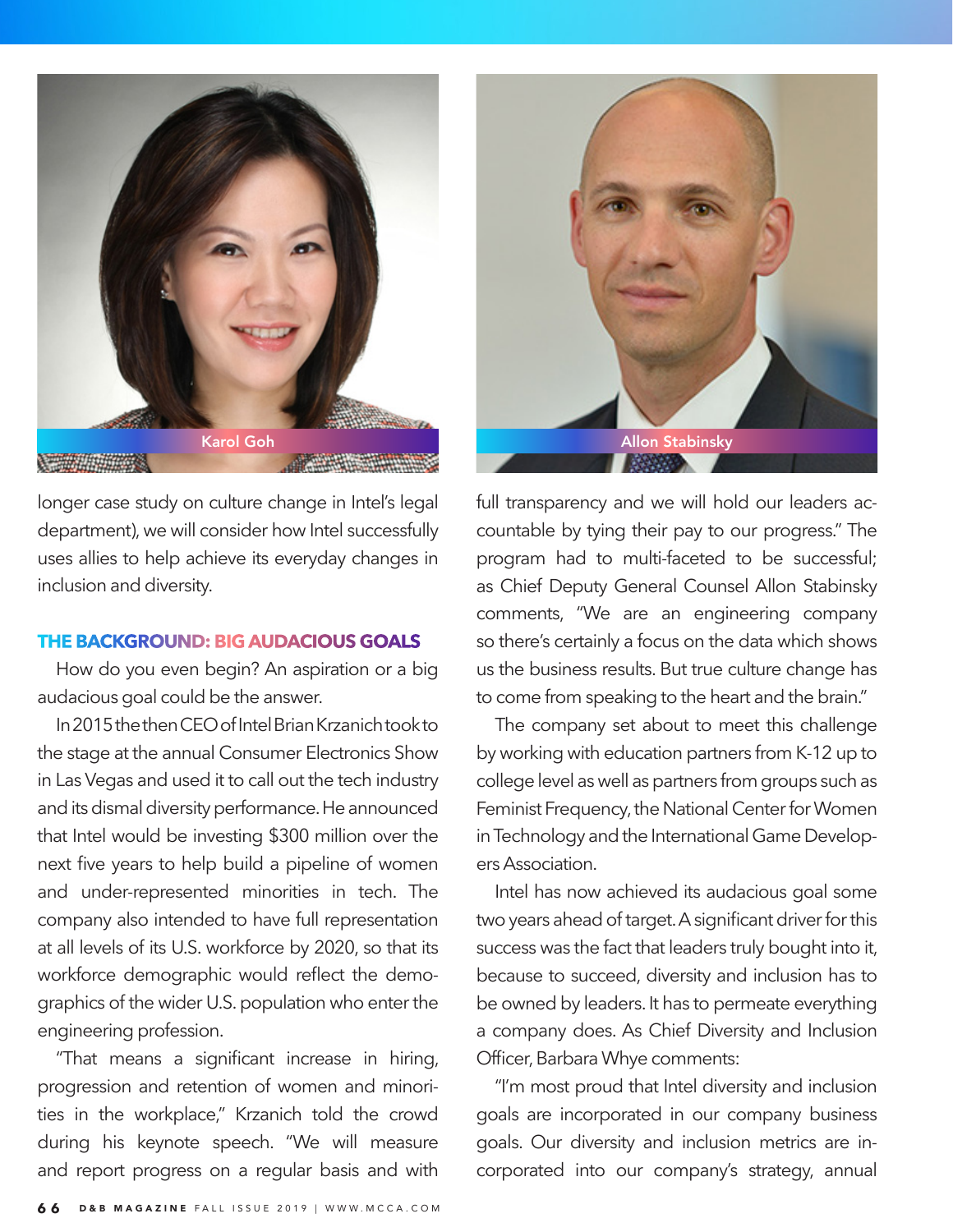The attitude of diversity and inclusion being integral to everything has permeated into Intel's legal team, but as with the wider company it needed leaders and allies to make this really take root.

performance goals and bonus structure. Diversity and inclusion cannot be treated as an add-on. It's an integral part of how we do business."

## **ALLIES**

The attitude of diversity and inclusion being integral to everything has permeated into Intel's legal team, but as with the wider company it needed leaders and allies to make this really take root. As is being recognized in a range of different situations pertaining to inclusion, the involvement of white, cisgender, male leaders is fundamental to success. When white, cisgender men engage in diversity, it tangibly demonstrates that this is everybody's problem, not just someone else's issue. It's not without dangers however: there have been some well documented examples of diversity discussions featuring only white, cisgender men, which ultimately end up missing the mark and smack of "mansplaining" or of diverse individuals feeling their safe space is being highjacked once again by the majority.

But, like it or not, white, cisgender men still make up the majority of leaders and without engaged leaders change won't happen. Part of this is due to the very fundamental fact that full scale change needs resourcing and leaders control budgets.

Su Suh manages the diversity and inclusion program office supporting the department's diversity programs. She also works as Chief of Staff to Chief Deputy General Counsel Allon Stabinsky. The two roles are not at all mutually exclusive as

Su explains:

"I was lucky enough to be chosen to be chief of staff to Allon Stabinsky, and one of the key reasons he chose me for that role is because of my experience in diversity and inclusion. Allon wanted to build an inclusive practice into all aspects of the way he manages the department. Critical to building an inclusive culture is having an ally: someone in power, more often than not a white, cisgender man who believes and is ready to dedicate resources and support."

The evidence shows that when men are deliberately engaged in gender inclusion programs, 96% of organizations see progress — compared to only 30% of organizations where men are not engaged.

Discussing the effect of allyship on gender equality programs, W. Brad Johnson and David Smith writing in Harvard Business Review assert that, "Without the avid support of men, often the most powerful stakeholders in most large corporations, significant progress toward ending gender disparities is unlikely. What's at stake? A study by McKinsey projects that in a "full potential" scenario in which women participate in the economy identically to men, \$28 trillion dollars (26%) would be added to the annual global GDP when compared to the current business-as-usual scenario."

This can be further extrapolated out to include all minorities, as McKinsey's research has again shown that the business advantages for ethnicity and gender inclusivity are almost double those for gender parity alone.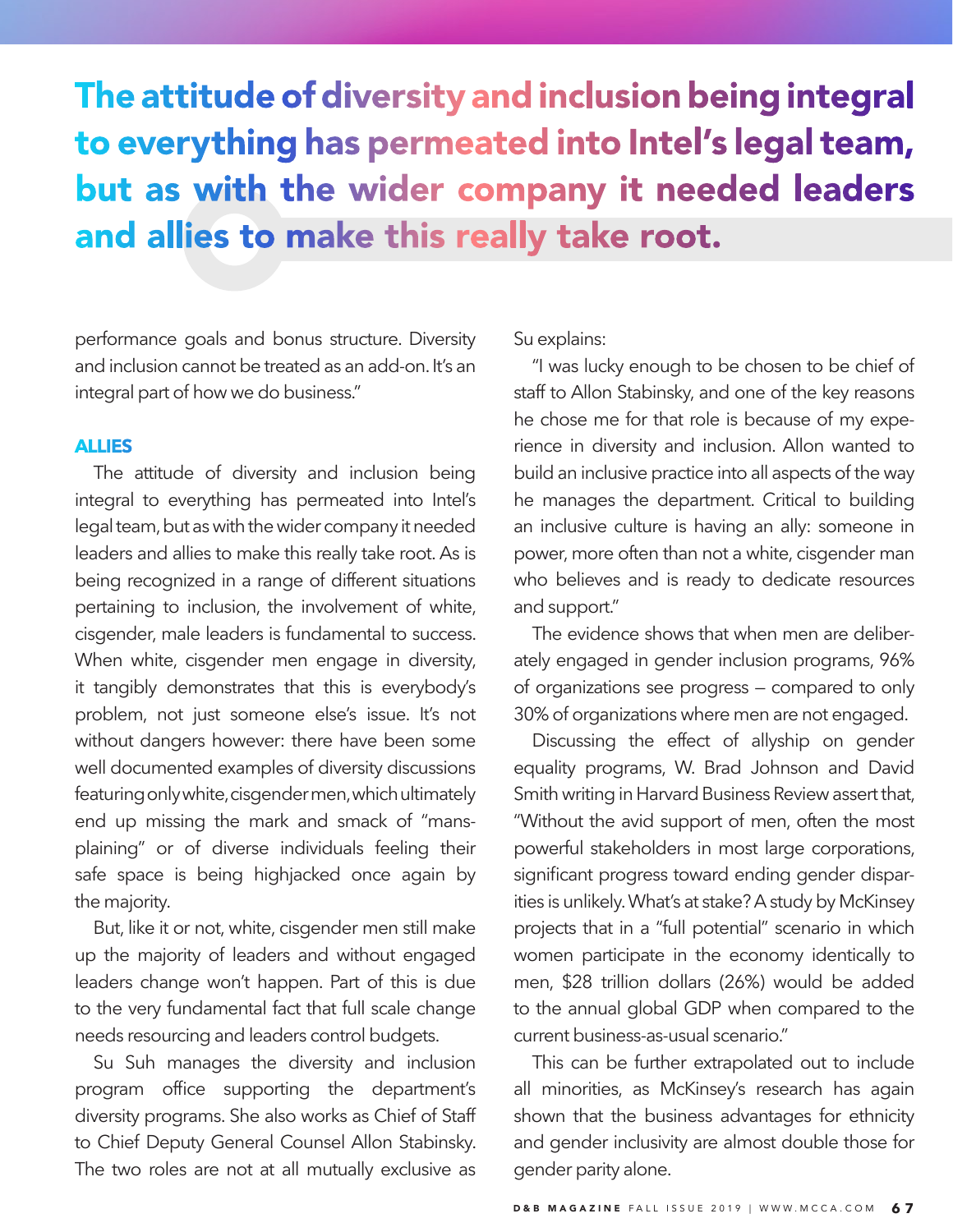What's significant in considering the role of allies at Intel's legal Department is that efforts are being undertaken to engage everyone through everyday actions, which we will discuss later, and that there are allies and sponsors who are in the most influential positions of leadership. That's what is termed Inclusive leadership, which has been a key area of focus for MCCA since 2018.

### **INCLUSIVE LEADERSHIP**

MCCA and executive search firm Russell Reynolds Associates (RRA) have collaborated on research benchmarking inclusion in the legal profession and considering best practices in inclusive leadership to create an inclusive culture.

What is inclusive leadership? RRA defines inclusive leadership as: "A set of proactive behaviors that leverage the unique attributes of each person in the workplace with the goal of enhancing overall performance."

While comprehensive recognition and support of an inclusive workplace by leaders is needed, ultimately it's how the day-to-day experience of working there feels for those who are in the minority that will determine whether a culture is truly inclusive or merely paying lip service.

"Inclusion focuses on actively embracing diverse perspectives and changing the culture to reflect them, rather than simply hiring diverse employees and expecting them to fit into the existing culture. Importantly, any leader or employee can contribute to inclusion, regardless of background or demographic. Yet the measure of a culture's inclusivity ultimately lies with employees, and in particular, with those who have traditionally been marginalized."

According to their report on Inclusive Leadership, MCCA and RRA suggest inclusive leaders excel in four key areas. They bring awareness and clarity to problem areas, they practice courageous accountability to help resolve those problems, they empower others, and they foster innovative collaboration to unlock the unique contributions of each person in a group.

One of the first step in allyship and the related inclusive leadership practices is recognizing the problem, bringing awareness and clarity to it and seeing the true lived reality of that - not merely a partial understanding from a position of privilege.

As we began to explore the above, it is to be noted that there are different versions of allyship and some are more successful than others. But to be truly successful, an ally or an inclusive leader has to be intersectional. That's particularly true in regards to inclusive leadership, where leaders need to be both allies and sponsors of change.

Allyship has more commonly been discussed regarding gender but it's an important factor for all groups. A common complaint about many gender-based initiatives in workplaces are that they are not intersectional and are instead often skewed towards the experiences of white, cisgender, heterosexual, middle-class women. As MCCA and the ABA Commission on the Profession Research from 2017 You Can't Change What You Can't See showed, women of color fare the worst. So allyship has to be intersectional and be open to broadly supporting ALL difference, not the just those differences that feel comfortable or easy to deal with.

The issue of race can be a particularly difficult one to bring successful allyship to as there can be multiple layers of discomfort and fears around appropriation and the "white savior" complex. In the U.S. this conversation can feel much more fraught because of the history and legacy of slavery and segregation. The dialogue of race has been controlled by the dominant culture, and it's often a conversation where huge swathes of experience are denied. In her seminal 2014 blog post, "Why I'm No Longer Talking to White People About Race", which was turned into a book in 2017, jour-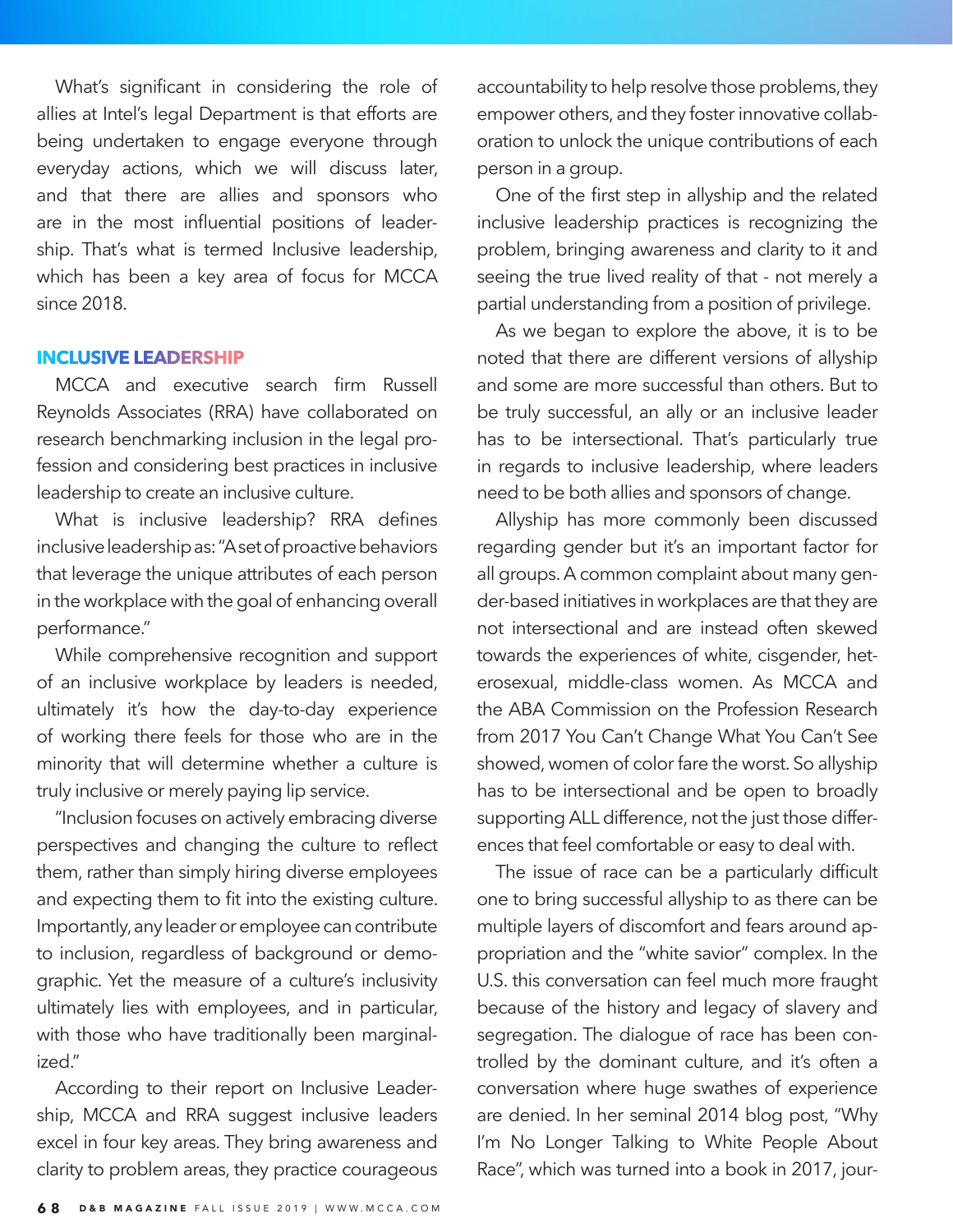

nalist Reni Eddo-Lodge started that this was due to the majority of white people not accepting the presence of structural racism and it's symptoms.

"It's a lifetime of self-censorship that people of color have to live. The options are: speak your truth and face the reprisal, or bite your tongue and get ahead in life. It must be a strange life, always having permission to speak and feeling indignant when you're finally asked to listen. It stems from white people's never questioned entitlement, I suppose."

### **LISTENING**

A key starting point for successful allyship then is being able to hear the reality of other people's truths. That doesn't mean you need to feel you have lived them because that can never happen. Even an immersive virtual reality experience like the Thousand Cut Journey, pioneered by Stanford and Columbia University , cannot give more than a tiny fraction of understanding the experience. In MCCA and RRA's Inclusive Leadership Research, knowing other's histories and truths and being able to share your own is an important piece.

For many allies, that comes from an essential



sense of fairness and justice. Su Suh explained that this is the case with both Steven Rodgers, Intel's General Counsel and Allon Stabinsky. But many allies can also tap into their own stories and experiences, which help them to empathize and clearly see the issues that need to be addressed to promote greater inclusivity for all.

Allon explains that there are two factors which led him to recognize the importance of diversity and inclusion: "The first is equality and fairness. And the second is my unique childhood where I both was a beneficiary of inequality and a victim of it."

For Allon, his personal journey began growing up Jewish in South Africa, the child of an Israeli father and a German non-Jewish mother, "Which in itself is an object lesson in seeing beyond difference," says Allon wryly. However, layer in the unique experience of apartheid where racial discrimination was institutionalized and was the very foundation of society: Allon was privileged on the one hand through not being black but as Jews his family were not entirely welcomed by the right wing Protestant government in South Africa at that time. So being the subject of discrimination and living in an environment built on discrimination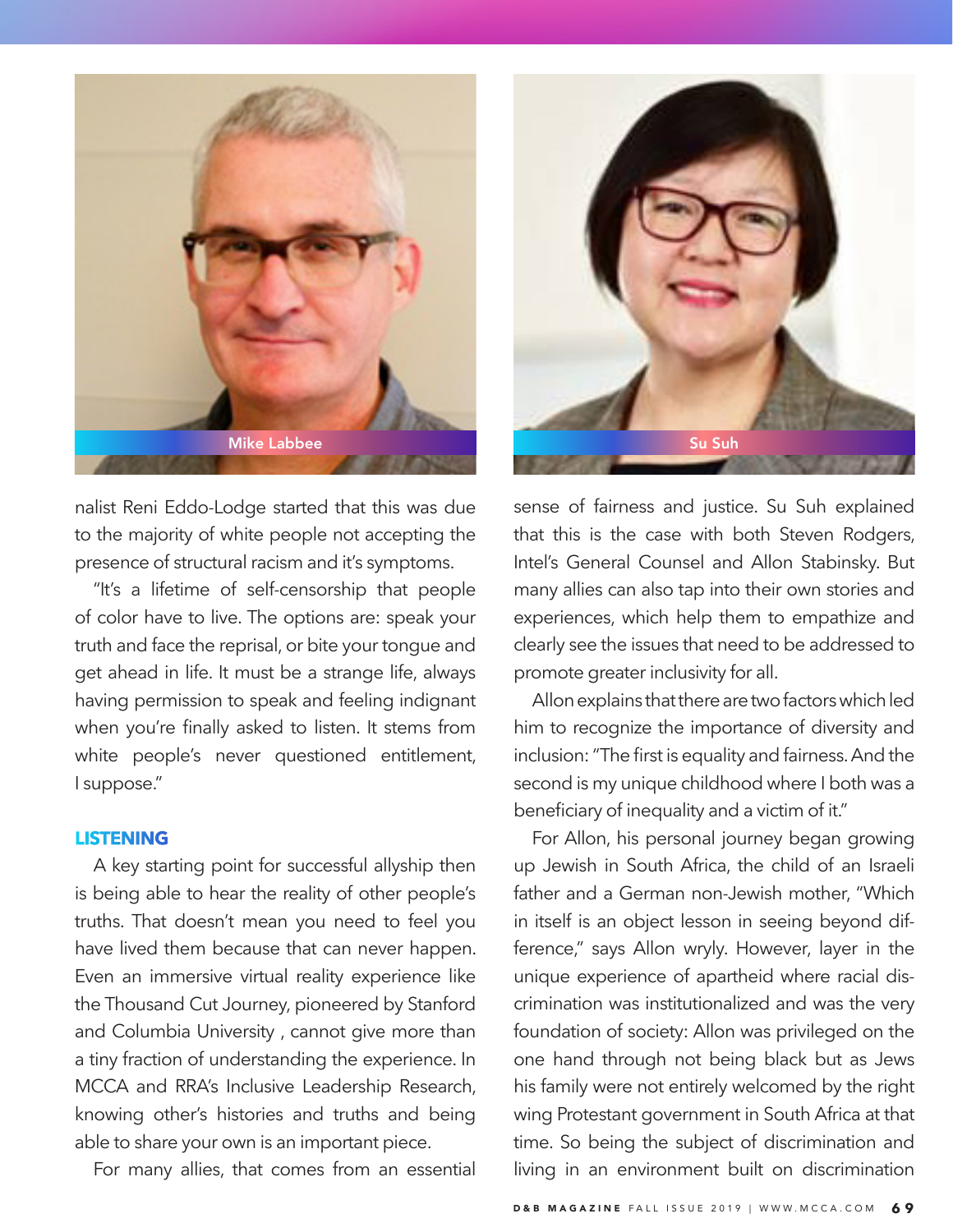gave him the foundation to begin to understand others' experiences,

As Su explains,"This reflects in his strong sense of justice in and around things like our demographics, but it's more than just numbers - Allon has a learning and growth mindset. Consequently he has been very open and supports others across all genders and races."

But how can another organization approach allyship in a way which strikes the right balance and does not invoke the notion of the white male savior coming to the rescue?

While his role has been significant in driving change in the legal department, Allon believes firmly that the first responsibility of an ally is to step back and listen. "I think it's useful to apply the Spiderman mantra here: "With great power comes great responsibility." As a leader it cannot be just about changing numbers and quotas but about changing behaviors: leaders are critical in changing behaviors and therefore the culture," Allon explains.

But it has to be approached with great sensitivity, and in Allon's case this involved taking a long hard look at his own behaviors.

"How you approach culture change for diversity and inclusion is different from other kinds of change," Allon clarifies. "You have to approach it in a different way with different level of sensitivity. As a leader in many situations there is a lot of presumption on you that you know the answer, but

because you do not see the world in the same way as your team."

For Allon "It was fundamental to approach this with humility and vulnerability and work in a more collaborative bottoms up approach instead of tops down. Listening was key. "For me it was a wake-up moment."

A significant starting point was looking firstly at his own style of leadership which he says is being wired to take charge. "I did one of those leadership value assessments with my coach where you look at 360 degree input and it was incredibly helpful. Some of my values were broadcasting too loudly and drowning out others' views: this taught me I need to change the way I behave in meetings and the way I work in personal interactions. The key learning was that I need to listen more: my natural inclination is to get the problems out there and vigorously attack them but not everyone is comfortable with that."

Thinking and listening to a diverse range of viewpoints on Allon's approach has led Allon to do is change his style. "Now I take a more backseat approach and let others be empowered including letting them speak at the table first. Previously, by owning the debate too much from the start by setting my position too clearly, I also stopped alternative views coming out. Allowing that to happen

"You have to approach it in a different way with different level of sensitivity. As a leader in many situations there is a lot of presumption on you that you know the answer, but with inclusion and diversity it doesn't work that way because you do not see the world in the same way as your team."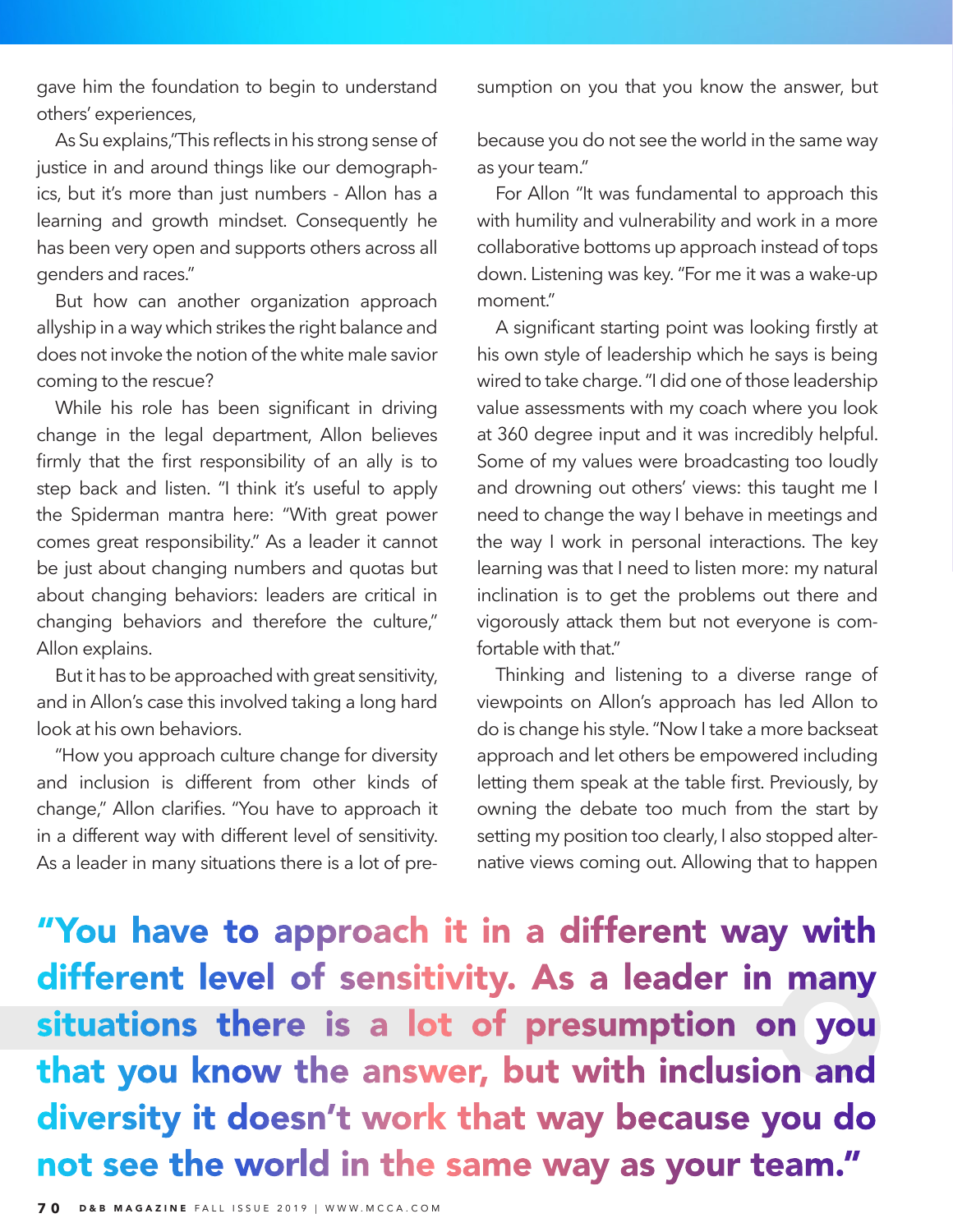# A Word from Paul Hastings

"We are focused on changing the culture of the legal industry and creating an inclusive environment for our talent. We know that to achieve this for our firm and our industry, we need strong leader allies to move the needle. Allyship is integral to pushing these efforts forward and to broadening this discussion."

Greg Nitzkowski, Paul Hastings Managing Partner and Diversity Council Co-Chair

means we get better results from the benefit of different viewpoints at the table." He has not just confined this change to himself but has ensured that running meetings in an inclusive fashion is something everyone in the legal team needs to do. A large part of this has been driven by the work of Leading Edge, the group in the legal department at Intel that focuses on empowering women to move into leadership roles.

## **WE4SHE**

While there's increased rhetoric around inclusion, too many organizations still miss the mark on equality and inclusion efforts by focusing initiatives solely on those who are diverse. Employee Resource Groups (ERG) are often the first port of call for many organizations. While these are important in many aspects there can be a downside if these are not configured within the wider matrix of building an inclusive organization. ERGs can end up functioning almost as a form of ghettoization which fails to

address systemic structural causes and ends up reinforcing the perception that these are issues that white, cisgender men, or the majority of leaders don't really need to think about.

As discussed above, the legal department leadership at Intel is making very strong efforts to have inclusive leadership and promote allyship to show this is everyone's problem and that inclusive practices need to be everywhere. A good example of how this has been practically achieved has been the We4She initiative which is part of Leading Edge, the department's leadership program for women.

The We4She initiative followed the global solidarity impact initiative He for She. He for She was started by the UN in 2014 and aimed to bolster efforts by men to support efforts for gender equality, recognizing that without the involvement and commitment of men, that change would be much slower or not happen at all in some cases.

We4She and Intel's ally program called AllyNation set out with similar aims: recognizing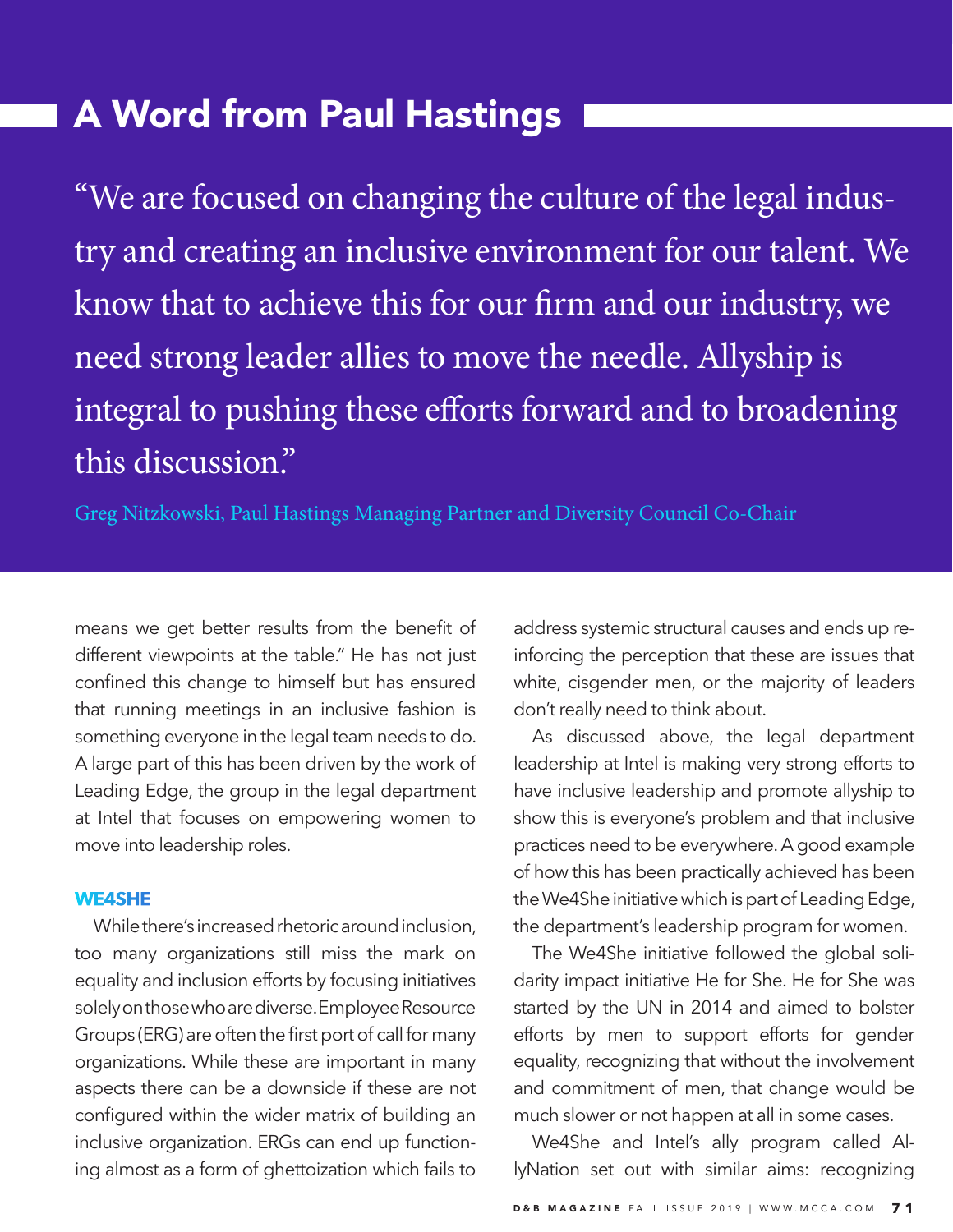# **We4She Pledges** for Gender Equality

**Include women** when forming teams Be a sponsor or mentor to a woman Solicit women's opinions during meetings Speak up when women are excluded or discriminated against Call out others who restate a woman's idea as their own **Create or seek out development opportunities** for women Promote managers who role model inclusion Urge qualified women to apply for open (including stretch) positions **Support workplace flexibility for working** mothers (and everyone else) **Acknowledge and discuss unconscious** gender bias



**LEADING EDGE Law & Policy Group** 

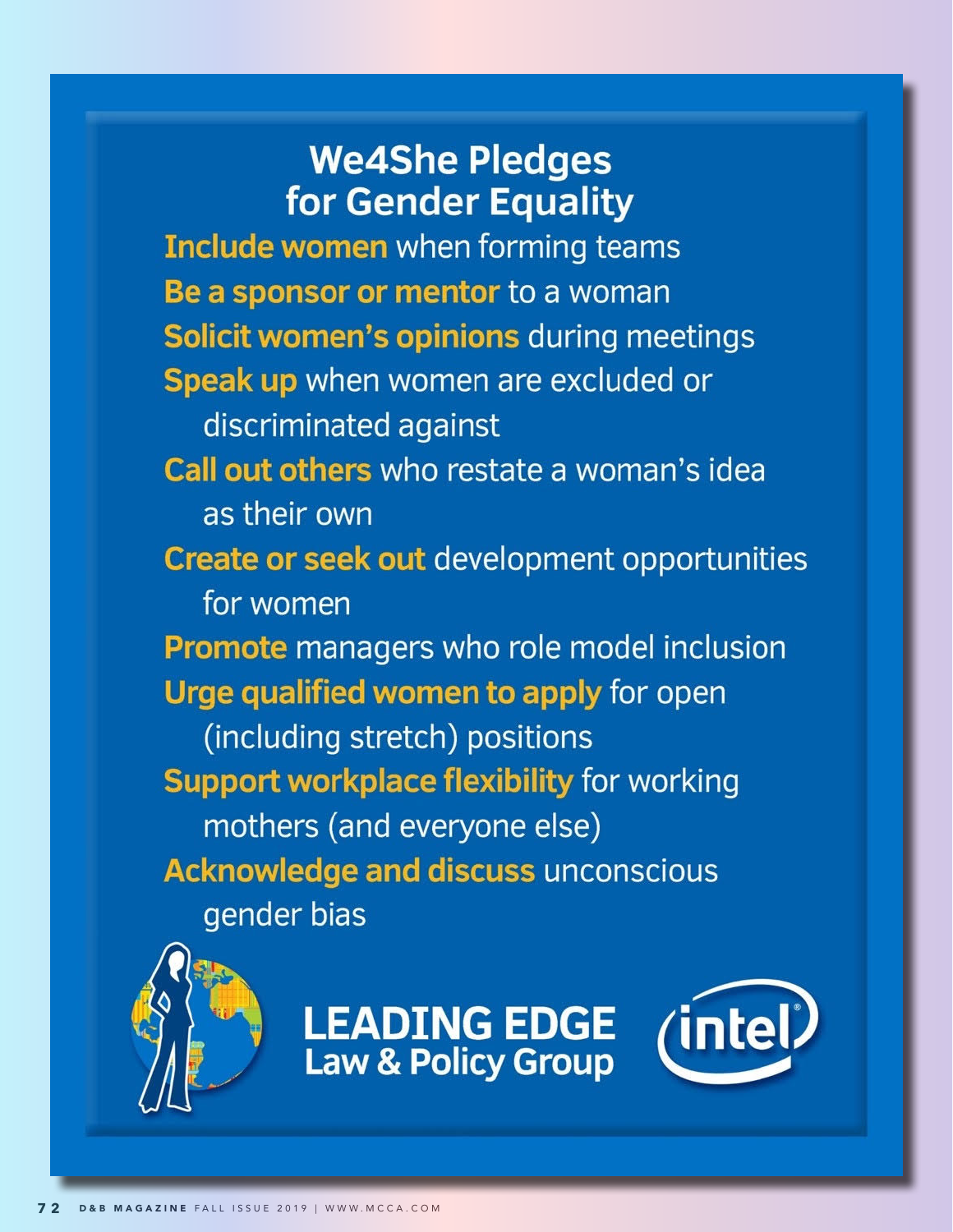that gender equality and advancement for more women into leadership were issues that men had to be involved in solving. Karol Goh, legal counsel in Intel's Singapore Office who heads up Leading Edge, explains that He for She (which became We4She to be more inclusive), has been a game changer in assisting the equal treatment and advancement of women in the legal team.

"We have corporate driven goals which trickle down to the different departments and allyship has been a huge focus. The We4She team leads the effort for increasing allyship in the legal department. It's definitely been more than just signing up - it's really called for demonstrating support. The move from He For She to We4She was to demonstrate that everyone needs to be agents for equality."

It's important that the initiative itself displays this inclusivity, Karol feels, and as such it's currently run by a female and a male lawyer. Having a man involved was deliberate, she explains, as it helps focus in their viewpoint as well.

In terms of day-to-day programs that tangibly demonstrate this viewpoint, the legal department has created We4She Champion awards which are given every six months. The legal team nominates and then awards someone who has demonstrated inclusive behaviors, and recognizes both men and women who are supporters of women's development. These awards are more grassroots awards and are often rooted in everyday interactions and behaviors; again showing that inclusion has to be everywhere and day-to-day rather than something extraordinary.

With its specific aim of moving more women into leadership and gaining greater gender equality, it is inclusive leadership and being an ally that has helped moved the needle on the We4She initiative. "It's this tone from the top that has been fundamental in advancing the message that this really matters," notes Karol. "Our We4She executive sponsor is Chief Deputy General Counsel Allon

Stabinsky and it has been really key that he shows his support tangibly by actively participating in We4She events. He has also encouraged members of the legal department to be better allies. It's fundamental that this is not just lip service."

# **EMPOWERING EVERYONE: EVERYDAY BEHAVIORS**

As discussed earlier, what's really at stake in creating an inclusive culture is making everyone feel that they belong. One of the challenges with creating truly inclusive cultures and getting those who are not diverse to tangibly support this is the fact that many non-inclusive behaviors can be small and hard to define. These microaggressions or lack of awareness may also be harder to recognize if you have not been on the receiving end.

Sometimes these small cultural cues can be fundamental to the success or failure of culture change in regards to inclusivity because they speak to the everyday, not to the exceptional. This gets to the heart of cultural change, dealing with what Management Psychologist John Amaechi has called "cultural littering", where the lack of proactive intervention when there's bad behavior means this becomes normalized as part of the culture. One of Amaechi's favorite sayings is: "People make choices, choices make culture."

This aspect of culture change has been a focus for Intel's legal team, specifically for the Leading Edge group. One of the group's tools which has helped bring greater awareness of the everyday behaviors which can impact inclusivity in the workplace is the creation of posters which detail ten behaviors that can help lead colleagues to behave in a more inclusive way.

Su Suh feels that this consideration of the everyday behavior, such as how a meeting is being run, has been a transformative part of the way inclusion is now approached. "As Chief of Staff, Allon has been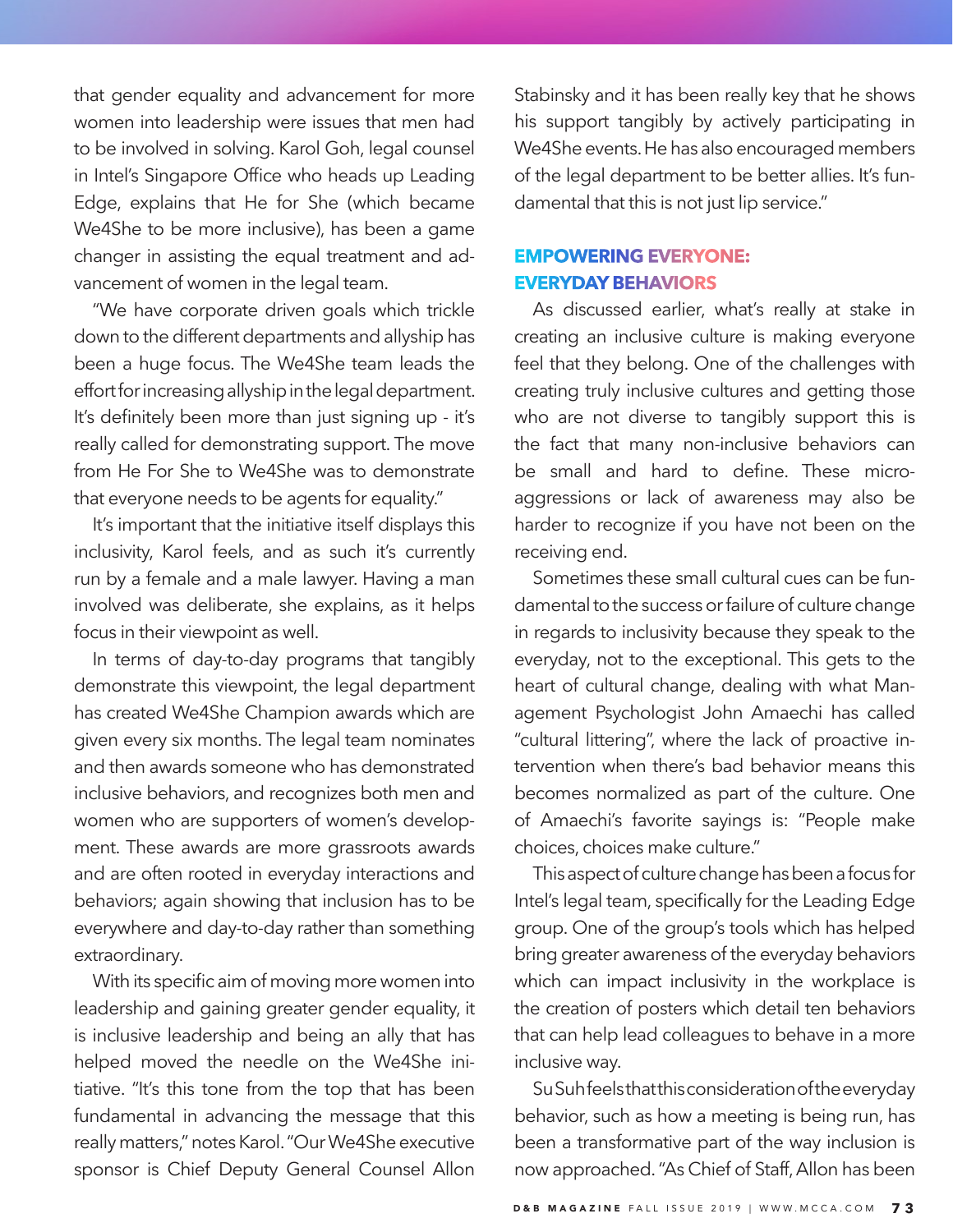

At Russell Reynolds Associates, we help our clients build diverse and inclusive teams of transformational leaders who can meet today's challenges and anticipate disruptive trends that are reshaping the global business environment.

We support organizations in developing an inclusive culture, resulting in a greater sense of belonging.

Russell Reynolds Associates is a global leadership advisory and search firm. Our 450+ consultants in 46 offices work with public, private and nonprofit organizations across all industries and regions. We help our clients build teams of transformational leaders who can meet today's challenges and anticipate the digital, economic and political trends that are reshaping the global business environment. From helping boards with their structure, culture and effectiveness to identifying, assessing and defining the best leadership for organizations, our teams bring their decades of expertise to help clients address their most complex leadership issues. **www.russellreynolds.com.**